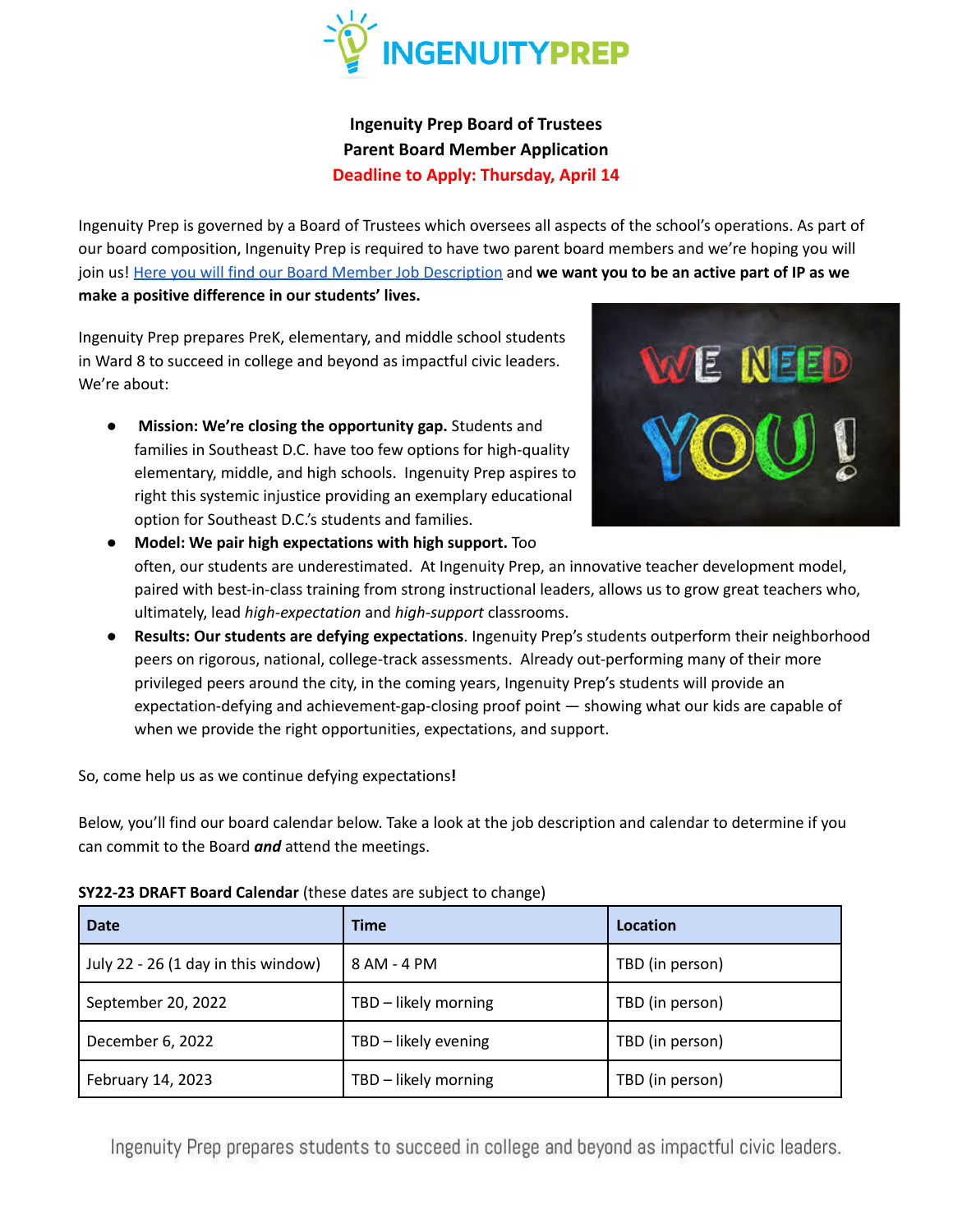

| April 4, 2023 | TBD - likely evening | TBD (in person) |
|---------------|----------------------|-----------------|
| May 23, 2023  | TBD - likely morning | TBD (in person) |

If you want to learn more about IP's board and what would be expected of you, come to our [Information](https://ingenuityprep-org.zoom.us/j/88405284572?pwd=Q3ErcG91TFpEMmplNzc2SllGLzdMZz09) **[Session](https://ingenuityprep-org.zoom.us/j/88405284572?pwd=Q3ErcG91TFpEMmplNzc2SllGLzdMZz09) Wednesday, April 6 at 6 PM.** It'll be on Zoom so you can log-in from your computer or you can call in by phone. Also, if you want to see who else is on our Board, take a look [here](http://www.ingenuityprep.org/about-ingenuity-prep/board/).

# **What We're Looking For**

- Genuine belief in IP's ability to succeed and desire to help it improve
- Active engagement in their student(s) learning
- Ability to garner the trust of IP families and advocate for their interest
- A commitment to serving the public, especially low-income communities and Ward 7 & 8

## **How to Apply**

There are two ways to apply which are noted below:

- 1. Complete and submit the application [here](https://docs.google.com/forms/d/e/1FAIpQLSfaObK4_W5nca7y1vH-qSo6PetCqONxLG1mUuKTpTAxB_dgNw/viewform); or
- 2. Email the completed application to Amanda Lumnah at [alumnah@ingenuityprep.org.](mailto:alumnah@ingenuityprep.org) Please make sure to put "Parent Board Member Application" in the subject.

## *Remember, the deadline to apply is Thursday, April 14.*

#### **Important Dates to Remember**

| <b>Date</b>                         | <b>Key Events &amp; Deadlines</b>                                              |
|-------------------------------------|--------------------------------------------------------------------------------|
| Friday, April 1                     | <b>Application Opens</b>                                                       |
| Wednesday, April 6                  | <b>Information Session (Optional): 6pm</b>                                     |
| Thursday, April 14                  | <b>Applications Due</b>                                                        |
| Monday, April 25 - Wednesday, May 4 | <b>Finalist Interviews</b>                                                     |
| Friday, May 13                      | Candidates notified of nomination to Board, pending<br>Board confirmation vote |
| Tuesday, May 24                     | <b>Board Member Election</b>                                                   |

If you have any questions about applying, please contact Amanda Lumnah at [alumnah@ingenuityprep.org.](mailto:alumnah@ingenuityprep.org) We look forward to reviewing your application!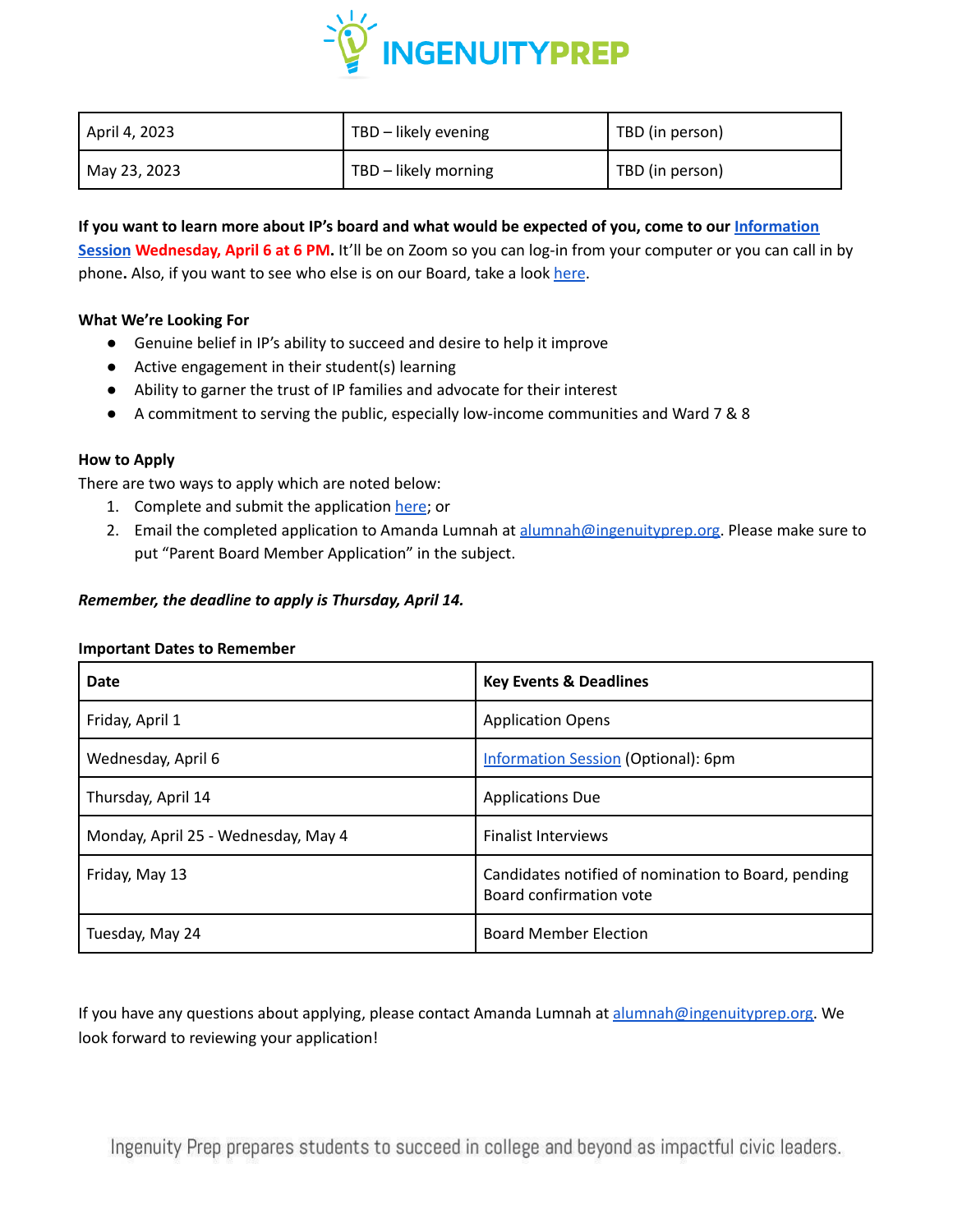

#### **SY22-23 Parent Board Member Application**

Best Number to Reach You At Number 1 2012

Student(s) Grade Level for SY22-23 (next year) \*If you have more than one student at IP, please list all of them and their grade levels.

1. Why would you like to serve and why would you be a great fit for the Ingenuity Prep Board?

2. Tell us about any experiences that you have that will prepare you to serve on IP's board.

3. What are some of the IP's greatest current strengths?